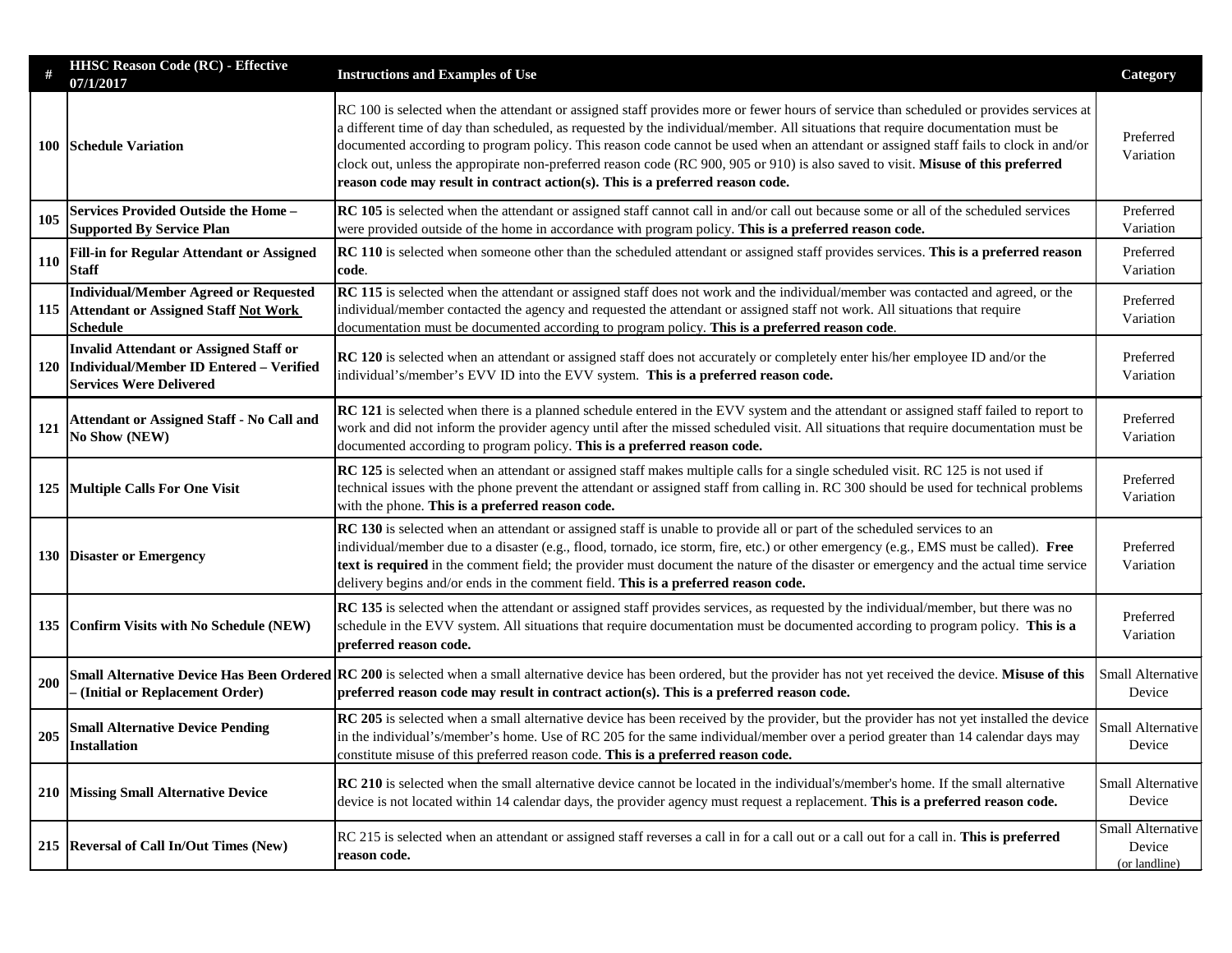|     | <b>HHSC Reason Code (RC) - Effective</b><br>07/1/2017                                                                                    | <b>Instructions and Examples of Use</b>                                                                                                                                                                                                                                                                                                                                                                                                                                                                                                                                                                                                                                                                        | Category                     |
|-----|------------------------------------------------------------------------------------------------------------------------------------------|----------------------------------------------------------------------------------------------------------------------------------------------------------------------------------------------------------------------------------------------------------------------------------------------------------------------------------------------------------------------------------------------------------------------------------------------------------------------------------------------------------------------------------------------------------------------------------------------------------------------------------------------------------------------------------------------------------------|------------------------------|
| 300 | <b>Phone Lines Not Working - Attendant</b><br>or Assigned Staff Not Able to Call -<br><b>Verified Services Were Delivered</b>            | <b>RC</b> 300 is selected when call in or call out is not possible due to technical problems with landline phone (e.g., individual's/member's<br>phone not working, phone line is disconnected or EVV vendor system issues). Continuous vendor system issues must be reported to<br>your EVV vendor. Please notify payor(s) within 48 hours of unresolved vendor system issues. This is a preferred reason code.                                                                                                                                                                                                                                                                                               |                              |
| 305 | <b>Malfunctioning Small Alternative Device or</b><br>Invalid Small Alternative Device Value -<br><b>Verified Services Were Delivered</b> | RC 305 is selected when a small alternative device malfunctions or provides invalid values. Free text is required in the comment<br>field; the provider must document the actual time service delivery begins and/or ends. If the EVV system is missing the start or end<br>time of a visit, the provider must document the missing time in the Free Text. If RC 305 is used for the same individual/member over<br>a period greater than 14 calendar days, a replacement small alternative device should be ordered. This is a preferred reason code.                                                                                                                                                         |                              |
|     | 310 Malfunctioning Mobile Application                                                                                                    | <b>RC</b> 310 is selected when the EVV mobile application malfunctions and prevents an attendant or assigned staff from documenting the<br>time service delivery begins and/or ends in the EVV system. Free text is required in the comment field; the provider must document<br><b>Technical Issue</b><br>the nature of the problem with the mobile application AND the actual time service delivery begins and/or ends in the comment field.<br>This is a preferred reason code.                                                                                                                                                                                                                             |                              |
| 400 | <b>Individual/Member Does Not Have Home</b><br><b>Phone - Verified Services Were Delivered</b>                                           | <b>RC</b> 400 is selected when an individual/member does not have a home landline phone and requires the use of a small alternative<br>device, but one has not yet been requested by the individual/member. Provider has 14 calendar days to submit a completed Medicaid<br>EVV Small Alternative Device Agreement and Order form to the EVV vendor after learning an individual/member requires a small<br>alternative device. Use of RC 400 for the same individual/member over a period greater than 14 calendar days may constitute misuse<br>of this preferred reason code. This is a preferred reason code.                                                                                              |                              |
| 405 | <b>Delivered</b>                                                                                                                         | <b>RC</b> 405 is selected when the attendant or assigned staff cannot use the phone to call-in and/or call-out because the phone is in use<br><b>Phone Unavailable – Verified Services Were</b> when the service provision begins or ends (e.g., the individual/member is on the phone with his/her doctor) Use of RC 405 for the<br>same individual/member over a period greater than 14 calendar days may constitute misuse of this preferred reason code. If this<br>becomes a routine issue, a small alternative device should be ordered. This is a preferred reason code.                                                                                                                                |                              |
|     | Individual/Member Refused Attendant or<br>410 Assigned Staff Use of Phone - Verified<br><b>Services Were Delivered</b>                   | RC 410 is selected when an attendant or assigned staff cannot use the phone to call in or call out of the EVV system because the<br>individual/member refuses to allow the attendant or assigned staff to use the phone in this particular instance (e.g., the<br>individual/member does not trust the fill-in attendant or assigned staff ) Use of RC 410 for the same individual/member over a period<br>greater than 14 calendar days may constitute misuse of this preferred reason code. If this becomes a routine issue, a small alternative<br>device should be ordered. This is a preferred reason code.                                                                                               |                              |
|     | <b>500 In-Home Respite Services</b>                                                                                                      | RC 500 is selected when unscheduled in-home respite services are provided. This is a preferred reason code.                                                                                                                                                                                                                                                                                                                                                                                                                                                                                                                                                                                                    |                              |
| 505 | <b>Consumer Directed Services (CDS)</b><br><b>Employer Time Correction</b>                                                               | RC 505 is ONLY selected by individuals/members self-directing their services using the CDS option who need to correct an EVV<br>entry. This reason code should only be used by CDS employers or Financial Management Services Agencies (FMSAs). This is a<br>preferred reason code.                                                                                                                                                                                                                                                                                                                                                                                                                            | Special Service<br>Situation |
|     | <b>600 Service Suspension</b>                                                                                                            | <b>RC 600</b> is selected when the provider has suspended the individual's/member's services per program policy (e.g., the<br>individual/member is in the hospital or temporarily in a nursing facility). All situations that require documentation must be<br>Reinstatement<br>documented according to program policy. This is a preferred reason code.                                                                                                                                                                                                                                                                                                                                                       |                              |
|     | 700 Downward Adjustment to Billed Hours                                                                                                  | <b>RC</b> 700 is selected when the time billed is adjusted downward to offset rounding. The EVV system applies rounding rules to the total<br>actual hours for each visit. Each visit is rounded to the nearest quarter hour $(0, 15, 30)$ or 45 minutes past the hour) based on the total<br>actual hours. As a result of the rounding rules, providers must sometimes round hours down, causing an exception that must be<br>cleared. MCO-Contracted provider agencies should contact their contracted MCOs for detailed information regarding MCO rounding<br>policy. Misuse of this preferred reason code may result in contract action(s). Free text is not required. This is a preferred reason<br>code. | <b>Billing</b>               |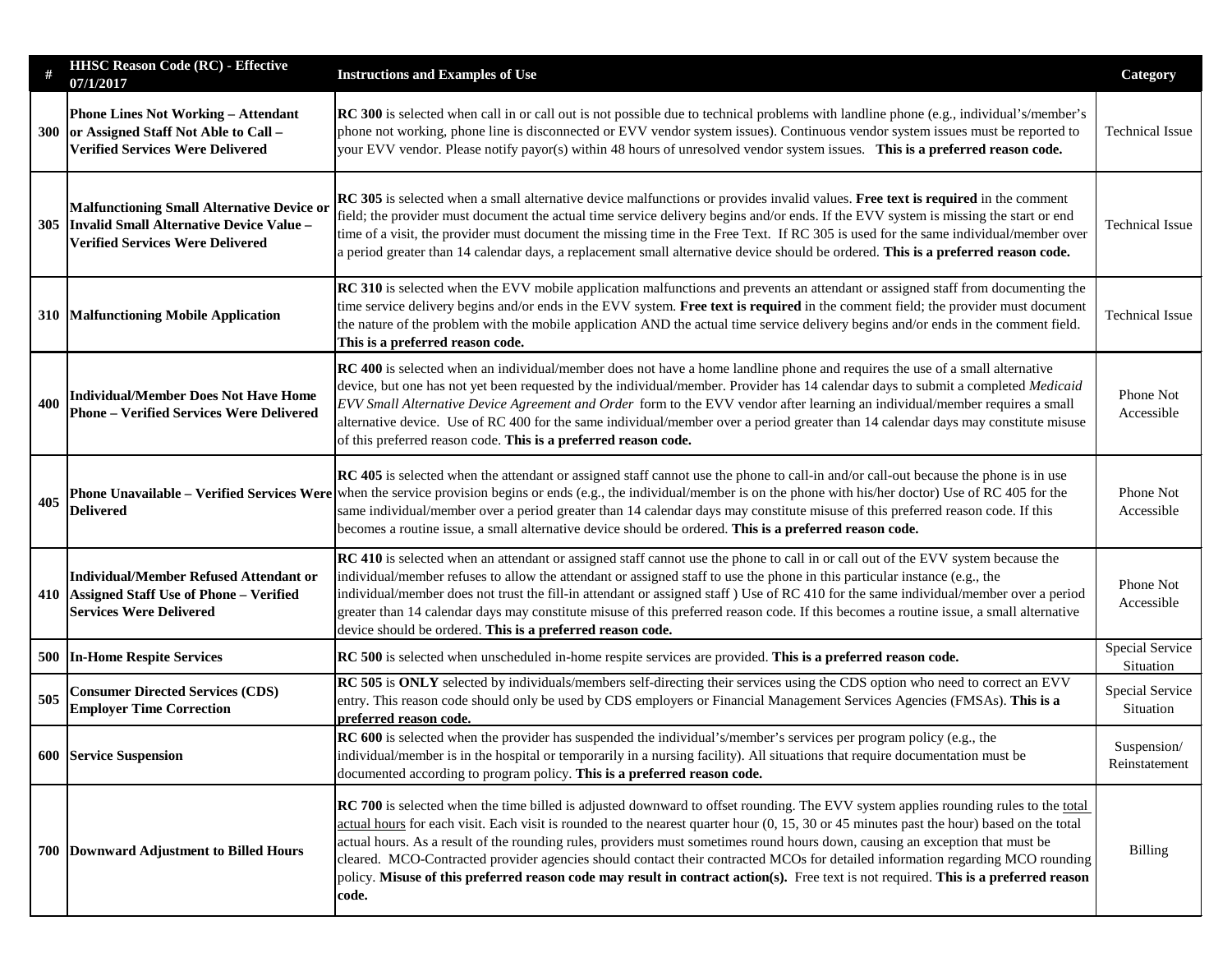|     | <b>HHSC Reason Code (RC) - Effective</b><br>07/1/2017                                                            | <b>Instructions and Examples of Use</b>                                                                                                                                                                                                                                                                                                                                                                                                                                                                                         | <b>Category</b>      |
|-----|------------------------------------------------------------------------------------------------------------------|---------------------------------------------------------------------------------------------------------------------------------------------------------------------------------------------------------------------------------------------------------------------------------------------------------------------------------------------------------------------------------------------------------------------------------------------------------------------------------------------------------------------------------|----------------------|
| 900 | <b>Attendant or Assigned Staff Failed to Call</b><br>In - Verified Services Were Delivered                       | <b>RC</b> 900 is selected when an attendant or assigned staff fails to use the EVV system to call in. Free text is required in the comment<br>field to document the actual "call in" time. This is a NON-preferred reason code.                                                                                                                                                                                                                                                                                                 |                      |
| 905 | <b>Attendant or Assigned Staff Failed to Call</b><br><b>Out – Verified Services Were Delivered</b>               | RC 905 is selected when an attendant or assigned staff fails to use the EVV system to call out. Free text is required in the comment<br>NON-Preferred<br>field to document the actual "call out" time. This is a NON-preferred reason code.                                                                                                                                                                                                                                                                                     |                      |
|     | <b>Attendant or Assigned Staff Failed to Call</b><br>910 In and Out – Verified Services Were<br><b>Delivered</b> | RC 910 is selected when an attendant or assigned staff fails to use the EVV system to call in and call out (e.g., the attendant or<br>assigned staff fails to call in and call out on the individual's/member's home landline, or the attendant or assigned staff fails to enter<br>the small alternative device values in the EVV system). Free text is required in the Comment field; the provider must record the<br>actual time service delivery begins and ends in the Comment field. This is a NON-preferred reason code. |                      |
| 915 | <b>Wrong Phone Number - Verified Services</b><br><b>Were Delivered</b>                                           | <b>RC</b> 915 is selected when calls for a visit are received from a number that is not recognized by the EVV system. This is a NON-<br>NON-Preferred<br>preferred reason code.                                                                                                                                                                                                                                                                                                                                                 |                      |
|     | 999 Other                                                                                                        | RC 999 is selected when a provider must address an EVV system exception that cannot be addressed using any of the other reason<br>codes. Free text is required in the comment field explaining why use of this code was required. This is a NON-preferred reason<br>code.                                                                                                                                                                                                                                                       | <b>NON-Preferred</b> |